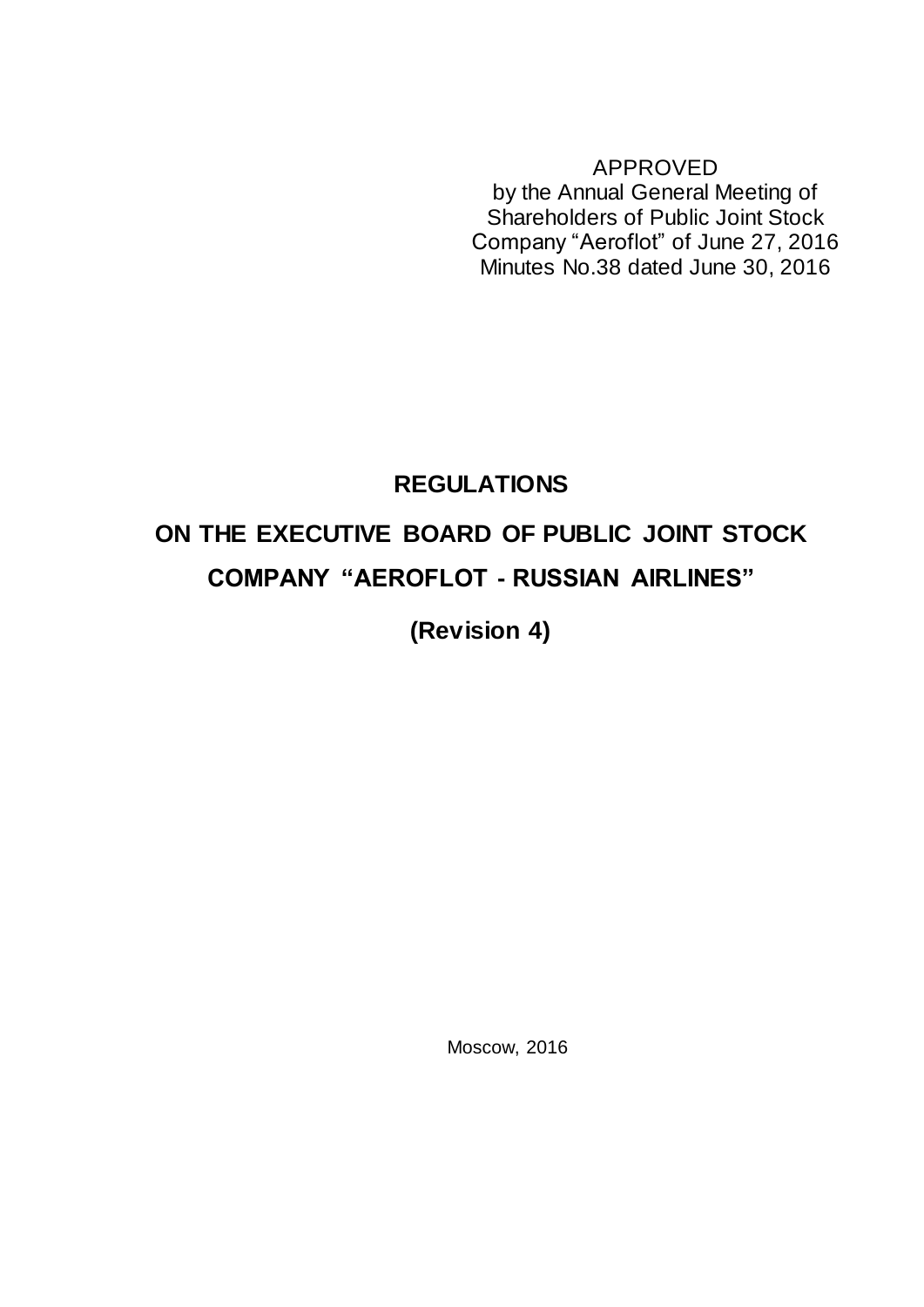## **CONTENTS**

| 4. RIGHTS, DUTIES AND RESPONSIBILITY OF EXECUTIVE BOARD MEMBERS 6 |  |
|-------------------------------------------------------------------|--|
| 5. PROCEDURE FOR PREPARING AND HOLDING EXECUTIVE BOARD MEETINGS 7 |  |
|                                                                   |  |
| 7. CONTROL OVER IMPLEMENTATION OF EXECUTIVE BOARD RESOLUTIONS  9  |  |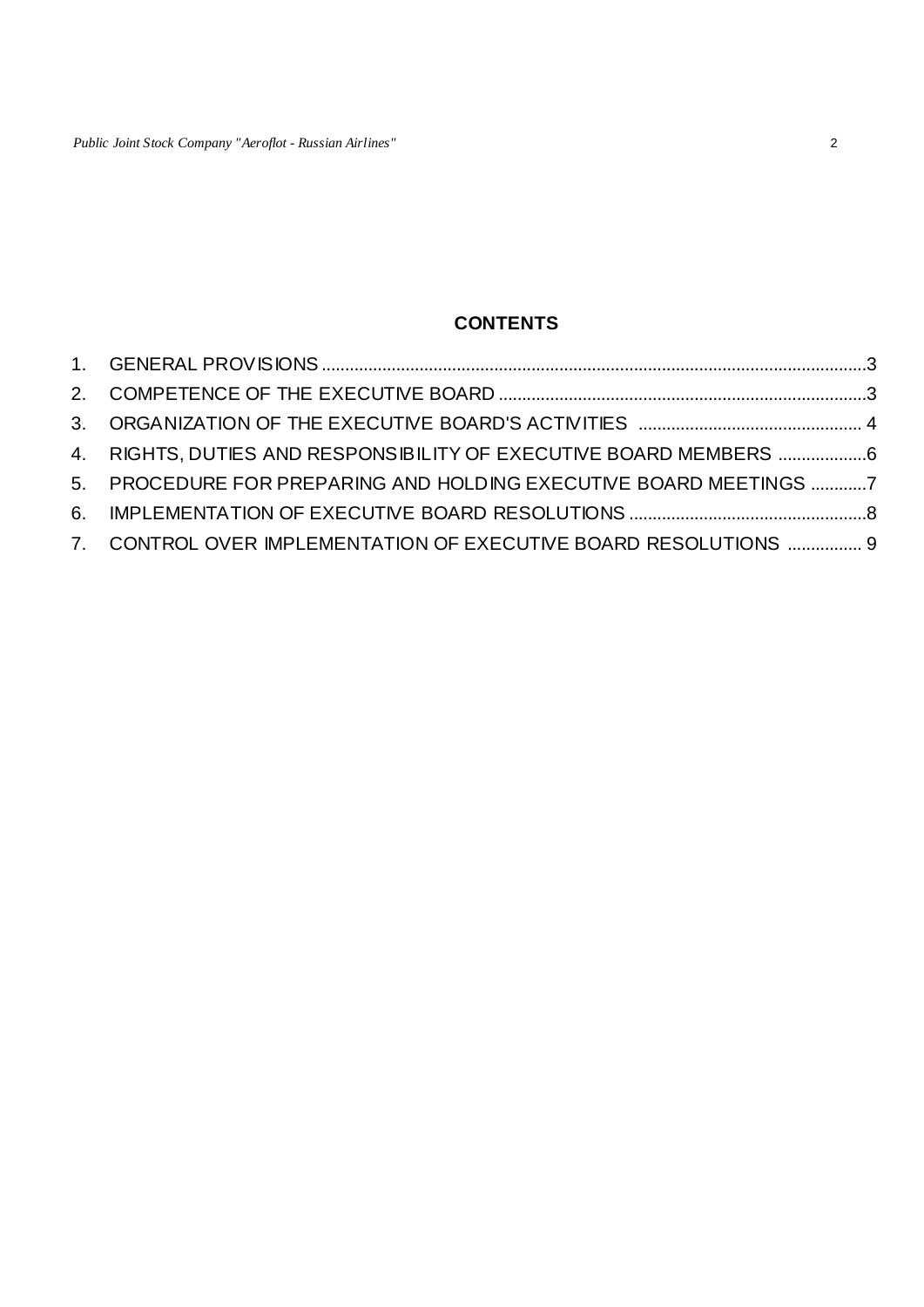#### **1. GENERAL PROVISIONS**

<span id="page-2-0"></span>1.1. The Executive Board of Public Joint Stock Company "Aeroflot - Russian Airlines" (the "Company"), pursuant to the Company's Articles of Association, is a collegiate executive body of the Company.

1.2. The main tasks of the Executive Board are to ensure that the objectives set forth in the Company's Articles of Association are delivered in practice and to organize the management of the day-to-day activities of the Company in accordance with the Company's Articles of Association and these Regulations;

1.3. In its activities, the Executive Board shall be governed by the Civil Code of the Russian Federation, the Air Code of the Russian Federation, Federal Law "On Joint Stock Companies" No. 208-FZ dated December 26, 1995 (hereinafter referred to as the Federal Law "On Joint Stock Companies") and other laws and regulations of the Russian Federation, the Company's Articles of Association, resolutions of the General Meetings of Shareholders and the Board of Directors of the Company, these Regulations and other internal documents of the Company.

#### **2. COMPETENCE OF THE EXECUTIVE BOARD**

<span id="page-2-1"></span>2.1. The Company's Executive Board shall manage the Company's day-to-day activities on matters placed within its competence by the Articles of Association, other than matters falling within the competence of the General Meeting of Shareholders, the Board of Directors and the General Director of the Company.

2.2. The Executive Board shall be accountable to the General Meeting of Shareholders and to the Board of Directors of the Company and shall organize implementation of their resolutions.

2.3. The following matters shall fall within the competence of the Executive Board:

1) taking decisions on the General Director's proposals on matters relating to current business operations of the Company, except for matters that fall within the competence of the General Meeting of Shareholders or the Board of Directors. The Executive Board may seek advice from the Board of Directors when making decisions on any matters related to the Company's activities;

2) preparing recommendations for the Board of Directors and the General Director of the Company for entering into transactions specified in Article 19, paragraph 19.2, subparagraphs 19 to 21 and Article 21, paragraph 21.5, subparagraph 12 of the Company's Articles of Association;

3) deciding on taking and granting loans, obtaining credits, guarantees, providing other types of security both for the Company's obligations and in favor of third parties, unless this falls within the competence of the General Meeting of Shareholders or the Board of Directors of the Company;

4) preparing and submitting to the Board of Directors annual work plans and annual reports of the Company;

5) regularly updating the Company's Board of Directors on the financial position of the Company, implementation of priority programs, transactions and decisions that may have a material impact on the Company's state of affairs;

6) providing organizational and technical support for the activity of the General Meeting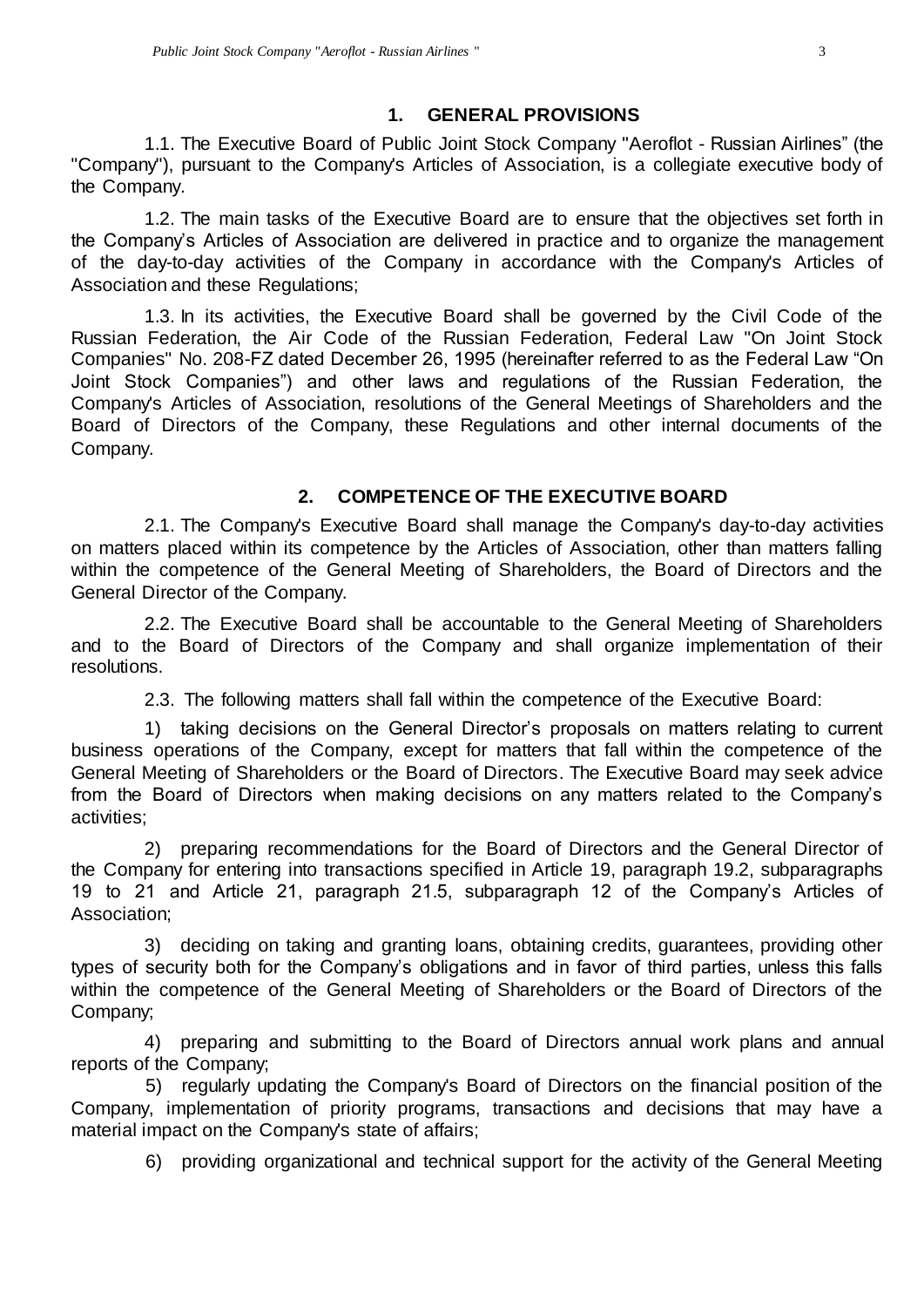of Shareholders, the Board of Directors, the Audit Commission of the Company;

7) submitting draft estimates of expenditures for preparing and holding the Company's General Meetings of Shareholders for review and approval by the Company's Board of Directors;

8) analyzing and summarizing the performance of certain structural divisions of the Company and preparing recommendations on improving the performance of both the Company's structural divisions and the Company as a whole;

9) approving internal documents of the Company proposed by the General Director (other than documents requiring approval by the General Meeting of Shareholders or the Board of Directors of the Company);

10) making decisions on the establishment of branches and representative offices of the Company and termination of their activities.

11) making decisions on other matters, as proposed by the General Director, related to financial and economic activities of the Company before submitting them for review by the Company's Board of Directors.

2.4. The Executive Board may set up permanent or ad hoc Committees to consider issues related to specific areas of the Company's business.

Decisions of such Committees shall have an advisory nature and may acquire the status of internal documents of the Company if approved by the Executive Board.

#### **3. ORGANIZATION OF THE EXECUTIVE BOARD'S ACTIVITIES**

<span id="page-3-0"></span>3.1. The numerical and personal composition of the Executive Board shall be approved by the Board of Directors at the General Director's proposal.

3.2. Early termination of the powers of any member of the Executive Board and determination of remuneration and compensations payable to members of the Executive Board shall fall within the competence of the Company's Board of Directors.

3.3. The General Director of the Company shall be the Chairman of the Executive Board, who shall organize and manage its activities. In his/her absence, the Executive Board meetings shall be conducted by a person substituting for the General Director. Organizational and technical support for activities of the Executive Board shall be provided by the structural division of the Company responsible for providing organizational, technical and documentation support for the Executive Board meetings (Company's General Affairs Department) and Secretary General of the Executive Board appointed by the General Director in accordance with the current staff schedule of the Company.

3.4. The Secretary General of the Executive Board shall:

1) give notice to the Executive Board members of the forthcoming meeting and deliver to them materials related to the agenda items;

2) be responsible for organizational and technical preparations for the Executive Board meetings;

3) count votes (tally vote results) cast on the items of the agenda of the Executive Board meeting;

4) keep minutes of the meetings, prepare extracts from the minutes.

3.5. The rights and duties of the Executive Board members are specified in the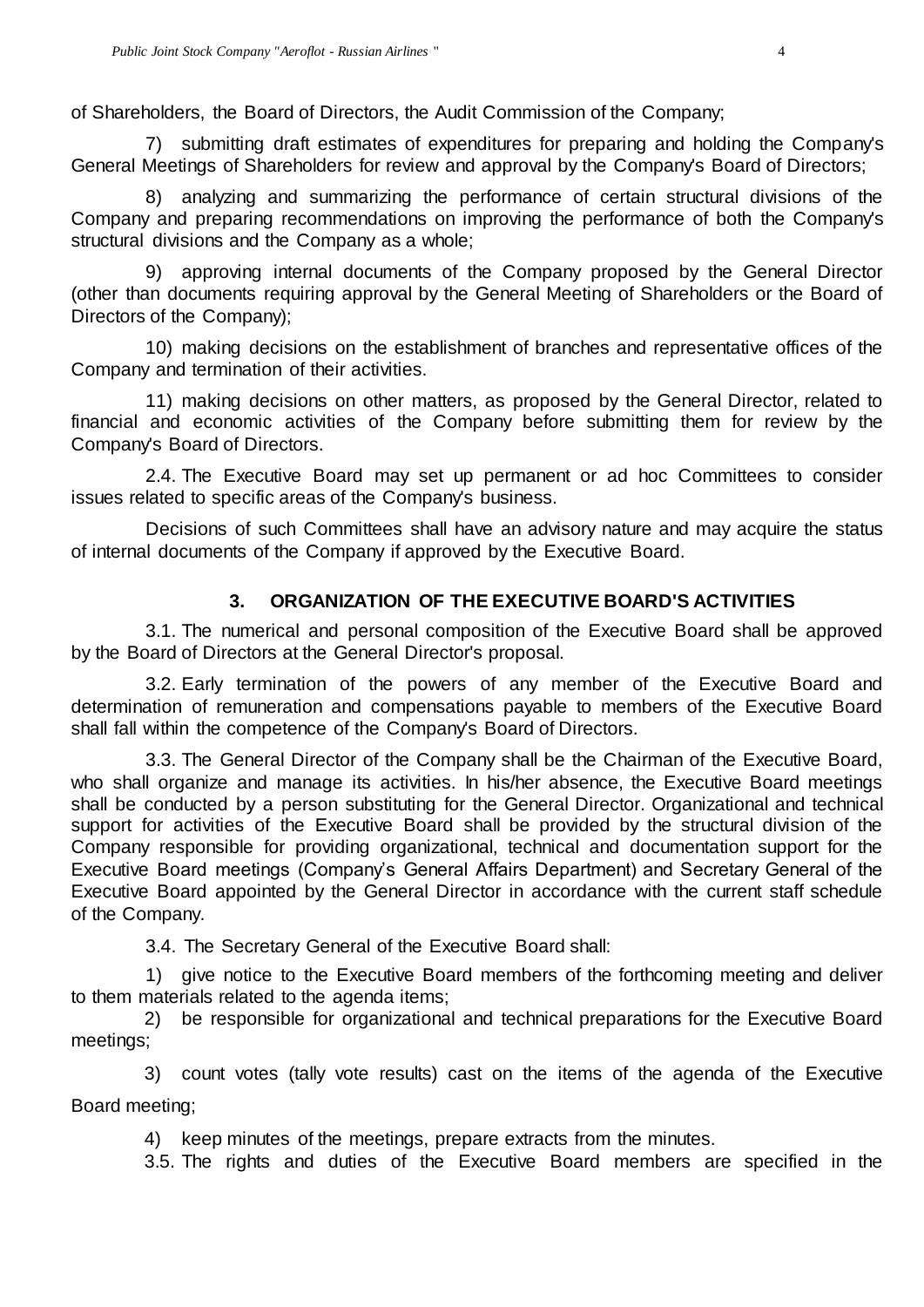employment contract concluded by the Company with each member of the Executive Board. Contracts with members of the Executive Board shall be signed on behalf of the Company by the Company's General Director. The contract may be terminated early by resolution of the Board of Directors as provided in the Company's Articles of Association, Regulations on the Board of Directors and in the contract.

3.6. The labor legislation of the Russian Federation shall apply to the relations between the Company and members of the Executive Board to the extent it does not conflict with the provisions of the Federal Law "On Joint Stock Companies".

3.7. Executive Board meetings shall be held as may be necessary. Executive Board meetings shall be called by the Board of Directors, the Chairman of the Executive Board or the Audit Commission of the Company. In exceptional cases, in order to promptly solve the tasks faced by the Company, Executive Board meetings may be held in absentia by polling Executive Board members.

3.8. The agenda of Executive Board meetings shall be prepared by the Chairman of the Executive Board on the basis of recommendations (resolutions) of the Board of Directors, proposals of members of the Board of Directors, the Audit Commission and members of the Executive Board of the Company.

3.9. Notices of the date and agenda of Executive Board meetings shall be sent to each member of the Executive Board by the Secretary General of the Executive Board at least 5 days before the meeting.

The presence of members of the Executive Board at its meetings shall be obligatory. A member of the Executive Board may not delegate his/her right to vote to another person, including another member of the Executive Board. In case any Executive Board member is absent from a meeting of the Executive Board for a valid reason (illness, business trip, etc.) he/ she may submit to the Executive Board his/her opinion with proposals on the proposed resolutions on the agenda items in writing. Written opinions of any Executive Board member absent from an Executive Board meeting shall be taken into account in determining the quorum and results of voting on the agenda items.

Executive Board members who cannot attend an Executive Board meeting in person shall be entitled to participate in the meeting by phone or a video conference call. Participation in a meeting by phone or a video conference shall be deemed equivalent to personal attendance.

Every member of the Executive Board, with the approval of the Executive Board Chairman, shall be entitled to invite specialists or experts (without voting right) to meetings of the Executive Board, except for closed-door meetings.

3.10. An Executive Board meeting shall be deemed qualified if at least one half of the appointed Executive Board members are present at the meeting.

3.11. Executive Board members shall have equal rights during the discussions of issues reviewed at a meeting. Every member of the Executive Board shall have one vote. Resolutions of the Executive Board shall be adopted by a majority vote of the members of the Executive Board present at the meeting and shall be recorded in the minutes. The minutes of the Executive Board meetings shall be signed by the Chairman, who is responsible for the correct completion of the minutes, and by the Secretary General of the Executive Board. In the event of a tie, the Chairman of the Executive Board shall have a casting vote.

3.12. Resolutions of the Executive Board shall be binding upon the Executive Board members and other employees of the Company. Resolutions that have vital importance for the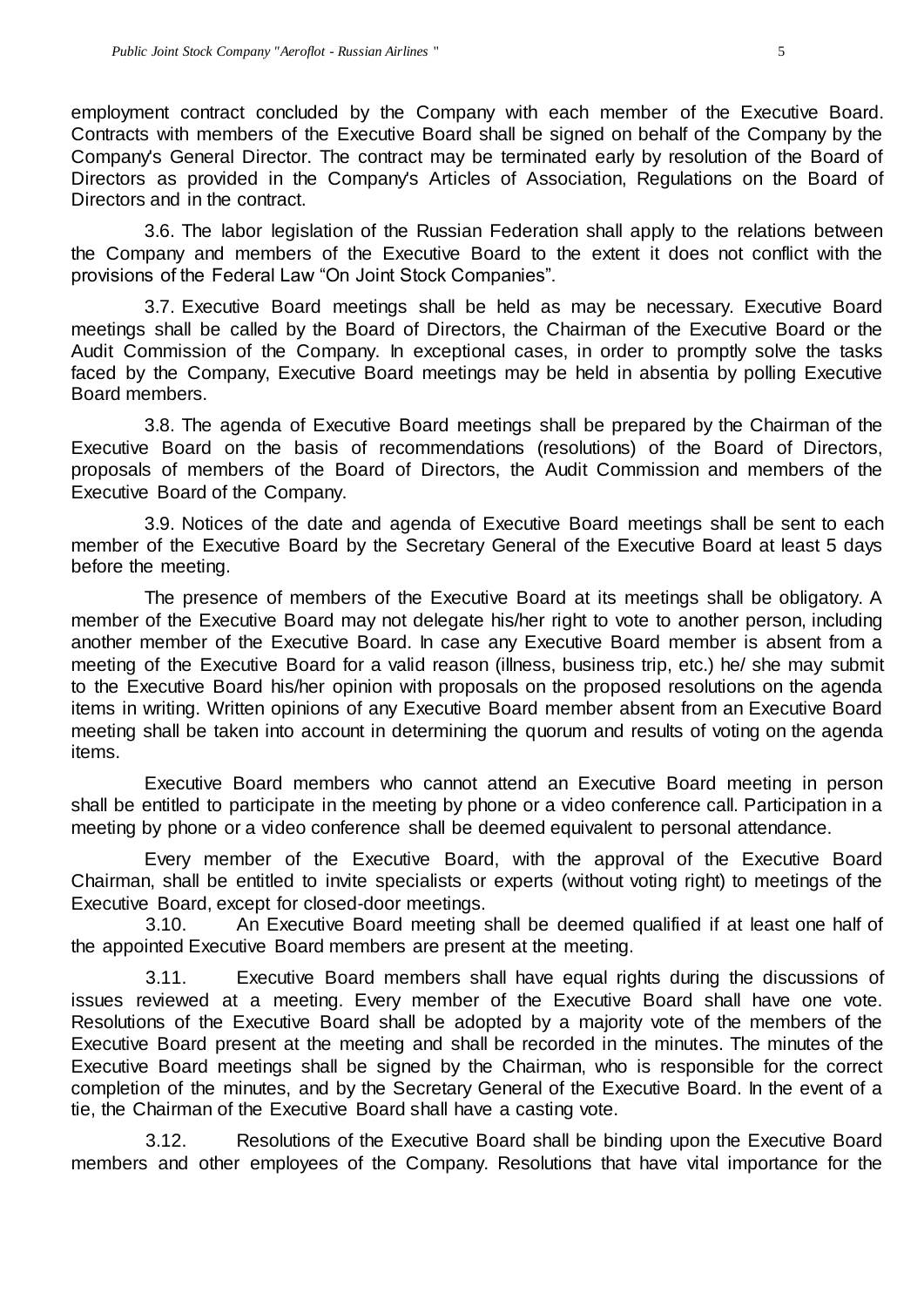Company shall be issued as orders or directives of the Company's General Director. Executive Board resolutions including those adopted by absentee voting shall be communicated to the respective responsible persons in the form of extracts from the minutes of the Executive Board meetings.

3.13. In case of disagreement with an adopted resolution, any member of the Executive Board shall be entitled to record a special opinion in writing, which must be attached to the minutes of the Executive Board meeting.

3.14. Minutes of Executive Board meetings shall be submitted to the members of the Board of Directors, the Audit Commission, the Executive Board and the Auditor of the Company upon request.

#### **4. RIGHTS, DUTIES AND RESPONSIBILITY OF EXECUTIVE BOARD MEMBERS**

<span id="page-5-0"></span>4.1. The Chairman of the Executive Board shall be an official and authorized representative of the Company's Executive Board in any state agencies, public and other organizations. During his/her absence the Chairman of the Executive Board shall delegate his/her powers to a person substituting for the General Director.

4.2. The Executive Board members shall participate in Executive Board meetings with the right to vote on all the matters falling within the competence of the Executive Board. In additions, while discharging their duties, the Executive Board members shall have the following rights:

1) to require that his/her written opinion be attached to the minutes of a meeting of the Executive Board;

2) to request and receive from structural divisions of the Company documents and information on the Company's activities related to matters falling within the competence of the Executive Board;

4.3. Members of the Executive Board must:

1) carry out resolutions adopted by the General Meetings of Shareholders, the Board of Directors, and the Executive Board of the Company;

2) ensure confidentiality of information that becomes available to the Executive Board member in the course of his/her duties;

3) not make use of insider information in his/her private interests, not pass insider information to third persons, not enter into transactions with the use of insider information;

4) review contents of internal documents of the Company in a timely manner and comply with the requirements thereof.

Other rights and duties of a member of the Executive Board are specified in the Federal Law "On Joint Stock Companies", other laws and regulations of the Russian Federation, the Company's Articles of Association and these Regulations. Members of the Executive Board are entitled to act on behalf of the Executive Board only subject to a special assignment of the Executive Board or its Chairman recorded in the minutes of the relevant Executive Board meeting.

4.4. The authority to represent the Company or the Executive Board shall be granted to Executive Board members through a power of attorney issued by the General Director.

4.5. Every member of the Executive Board shall have all the rights provided for by these Regulations and the employment contract concluded with the member by the General Director on behalf of the Company.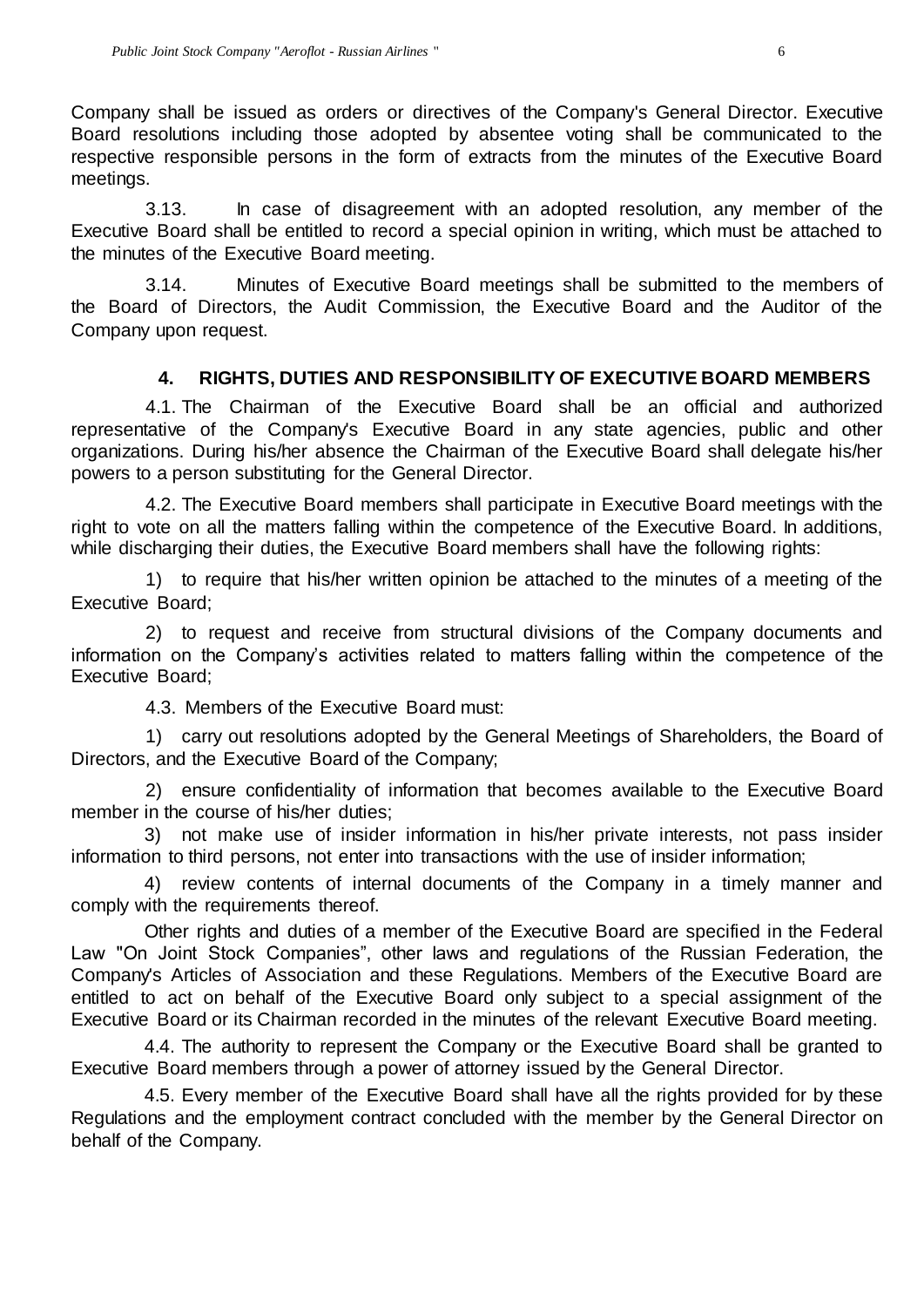4.6. When exercising their rights and performing their duties, members of the Executive Board shall act in the Company's best interest, exercise their rights and perform their duties in respect of the Company honestly and reasonably.

4.7. Members of the Executive Board shall be liable to the Company for any losses suffered by the Company through their wrongful acts (inaction) as set forth in the legislation of the Russian Federation.

4.8. A member of the Executive Board shall be liable to the Company to the full extent of the losses inflicted upon the Company as a result of a transaction, if such member is an interested party to the transaction, as defined in the legislation of the Russian Federation and the Company's Articles of Association, and has failed to comply with the requirements governing the procedure for approving such transactions.

4.9. The Company shall insure the professional liability of the Executive Board members.

4.10. Conditions of employment and remuneration payable to the Executive Board members, including fringe benefits and social guarantees, shall be determined in accordance with their respective positions, the laws and regulations of the Russian Federation and internal documents of the Company regulating employee compensation, the type and amount of fringe benefits and social guarantees for the Company's employees and by the Company's staff schedule and fixed in the employment contract concluded by the members of the Executive Board with the Company. The amount of remuneration and compensations to the members of the Executive Board shall be determined by the Company's Board of Directors.

4.11. Members of the Executive Board shall not be entitled to fringe benefits or privileges unless otherwise provided for in a resolution of the Company's Board of Directors.

4.12. Any Executive Board members who have an interest in a transaction to be concluded by the Company must communicate the following information to the Board of Directors, the Audit Commission (the Auditor) of the Company and the Company's Auditor:

legal entities in which they hold 20 or more percent of the voting shares (interests, units), whether personally or jointly with their affiliated person(s);

legal entities in which they hold positions in the governing bodies;

• current or proposed transactions known to them in which they may be deemed to have an interest.

4.13. Interested party transactions shall be carried out pursuant to the requirements and in the manner determined by the Federal Law "On Joint Stock Companies" and the Company's Articles of Association.

### **5. PROCEDURE FOR PREPARING AND HOLDING EXECUTIVE BOARD MEETINGS**

<span id="page-6-0"></span>5.1. Members of the Executive Board tasked with preparing a certain agenda item for consideration by the Executive Board at its meeting shall prepare informational (reference) materials. If the resolution on an agenda item may or will apparently have financial, organizational, technical, personnel-related, social or other material consequences, a member of the Executive Board shall submit a draft resolution on such item, a feasibility study and an expert opinion agreed with the appropriate structural divisions of the Company.

The aforesaid materials (feasibility study, opinion) and draft resolution shall be submitted to the Secretary General of the Executive Board for processing and distribution to all Executive Board members at least 5 days before the date of the Executive Board meeting. The responsibility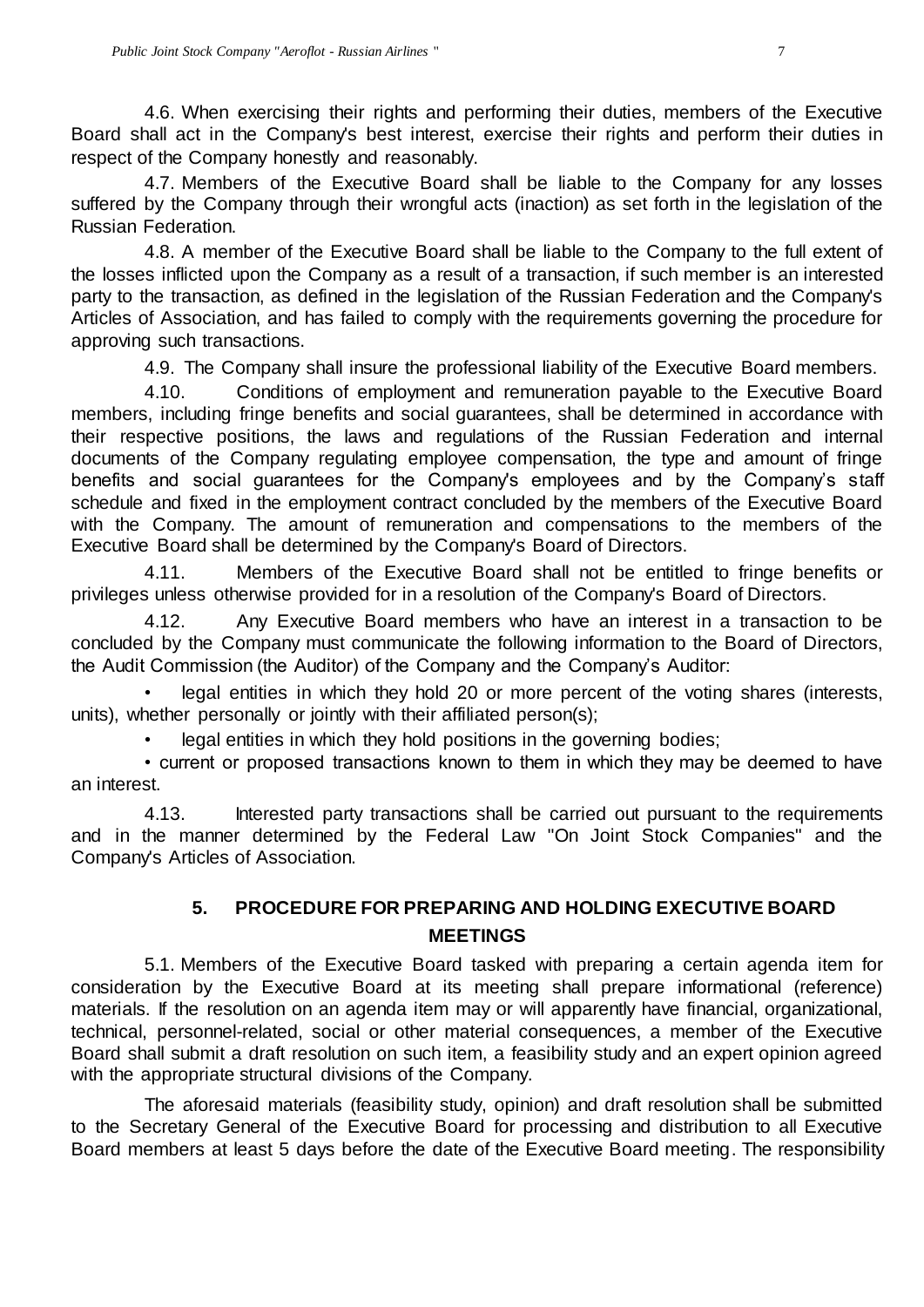for controlling preparation of materials and draft resolutions for consideration at Executive Board meetings shall rest with the Secretary General of the Executive Board.

5.2. Materials submitted to the Chairman of the Executive Board at his/her request may be sent for expert examination, submitted for review by Company's experts or returned for improvement, where necessary. Following the revision and consequent approval by the Chairman of the Executive Board the materials submitted for the Executive Board meeting along with the proposed agenda and draft resolution shall be sent to members of the Executive Board by the Secretary General of the Executive Board at least 5 days before the date of the meeting.

5.3. Executive Board meetings shall be presided over by the Chairman of the Executive Board. In case of temporary absence of the Chairman of the Executive Board, meetings shall be presided over by a person substituting for the General Director.

5.4. In the case of an Executive Board meeting held in absentia (by poll), the organization of the poll, completion of the questionnaire form and drawing up of the minutes, which must indicate that the meeting is held in absentia, shall be the responsibility of the Secretary General of the Executive Board.

5.5. The time limits for speakers at Executive Board meetings shall be set by the chairing person as follows: for reports - up to 15 minutes, as a general rule; for co-reports - 10 minutes; for debates - 5 minutes; for questions - 3 minutes.

5.6. Additions or amendments to draft resolutions of the Executive Board submitted earlier, reflecting the proposals and comments made at the meeting shall be made by a member of the Executive Board - speaker at the Executive Board meeting, or/and other officers proposed by the Executive Board or its Chairman. The Secretary General of the Executive Board shall supervise the revision of drafts of the Executive Board resolutions and submission thereof to the Chairman for approval within the established time limits. If the time limits are not specified, the revision of drafts shall be completed within 3 working days.

5.7. Minutes of the Executive Board meetings shall be agreed upon by all Executive Board members and drawn up not later than 3 days after the meeting, signed by the Chairman of the Executive Board and assigned sequential numbers, with the numbering sequence to be restarted at the beginning of each calendar year.

5.8. Signed minutes of the Executive Board meetings shall be affixed with the corporate seal.

5.9. Originals of the minutes of the Executive Board meetings and documents confirming distribution thereof shall be registered and retained in the General Affairs Department of the Company.

5.10. Executive Board resolutions (extracts from minutes of meetings) shall be sent to the Executive Board members within 3 days after the minutes are signed.

5.11. Minutes of the Executive Board meetings shall be treated as confidential information. Persons not listed in paragraph 3.14. of these Regulations shall be provided access to Executive Board minutes and extracts from them in compliance with the applicable legislation of the Russian Federation and as directed by the Chairman of the Executive Board by the Secretary General of the Executive Board.

#### **6. IMPLEMENTATION OF EXECUTIVE BOARD RESOLUTIONS**

<span id="page-7-0"></span>6.1. Resolutions of the Executive Board shall be binding upon the Executive Board